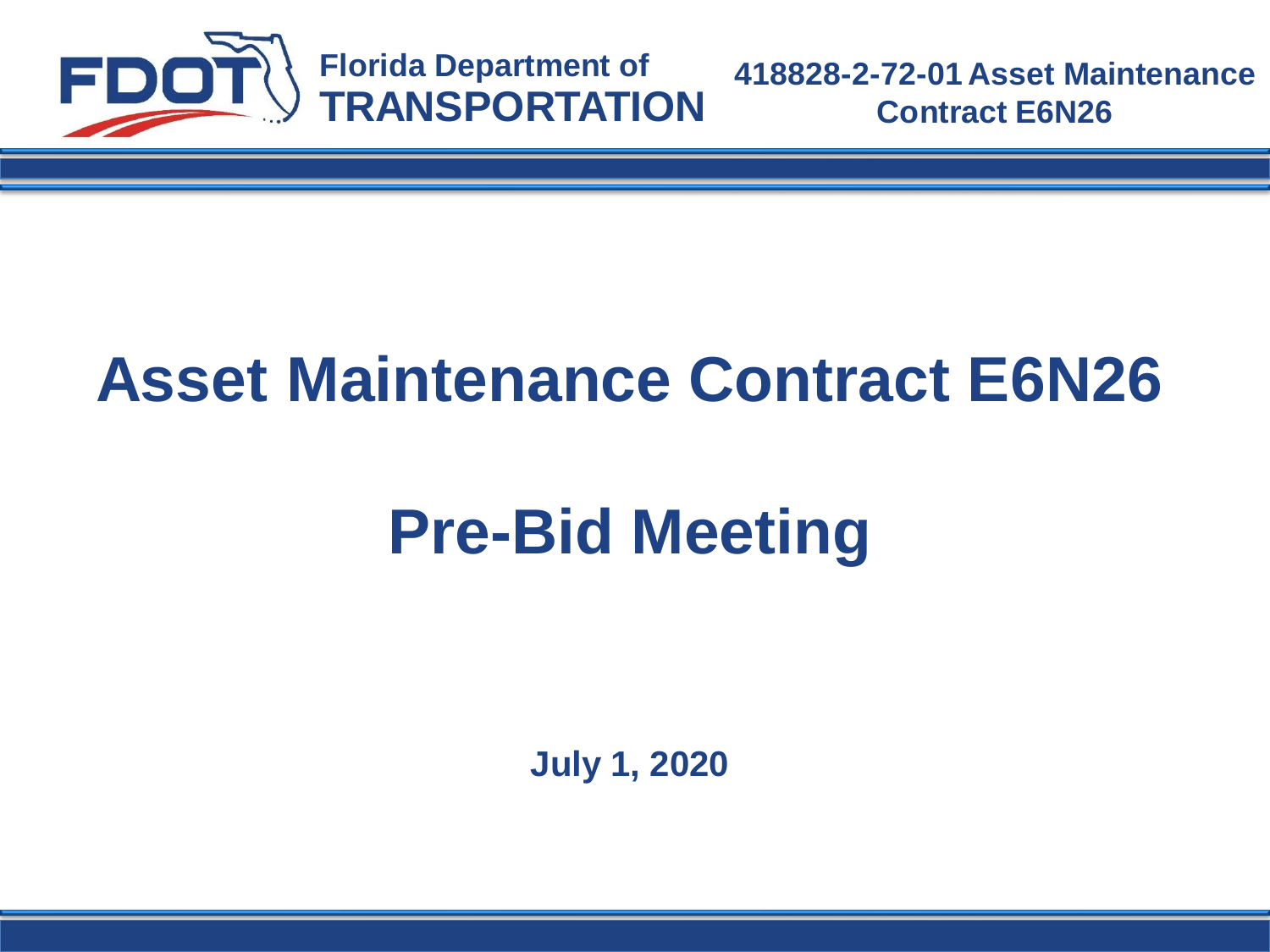

Good morning everyone!

Welcome to this Virtual Mandatory Pre-Bid Meeting for the Asset Maintenance Contract **E6N26**.

For your information, this meeting is being recorded starting now.

To ensure that everyone receives the same information without having to interrupt the normal flow of this meeting, **please refrain from personal conversations. Please silence all electronic devices near to you.** We recommend that you mute your computer or electronic device microphone. If a phone call must be answered, please quietly mute your electronic device microphone to continue with your business.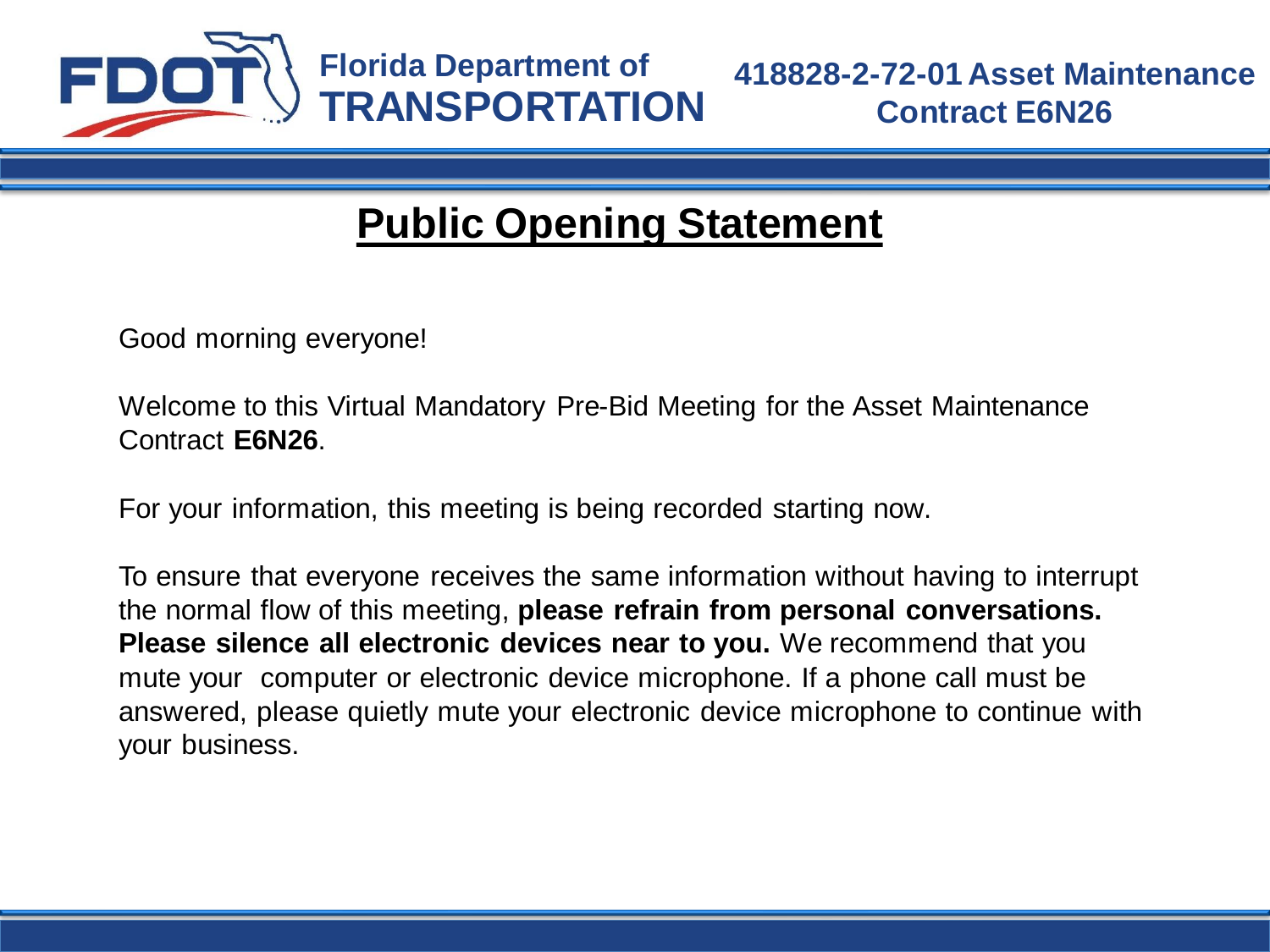

The purpose of this virtual public meeting is for the **Mandatory Pre-Bid Meeting for Contract E6N26**

Project Number: **418828-2-72-01**

This is a performance-based contract that requires diligent inspection, effective management, and efficient performance of maintenance of all components of the transportation facility in Miami-Dade County and Monroe County

FDOT PM: Pablo Orozco, P.E.

All bid documents related to this project will be accessible in the Contract Proposal Processing (CPP) system in the next 24 hours to all the attendees.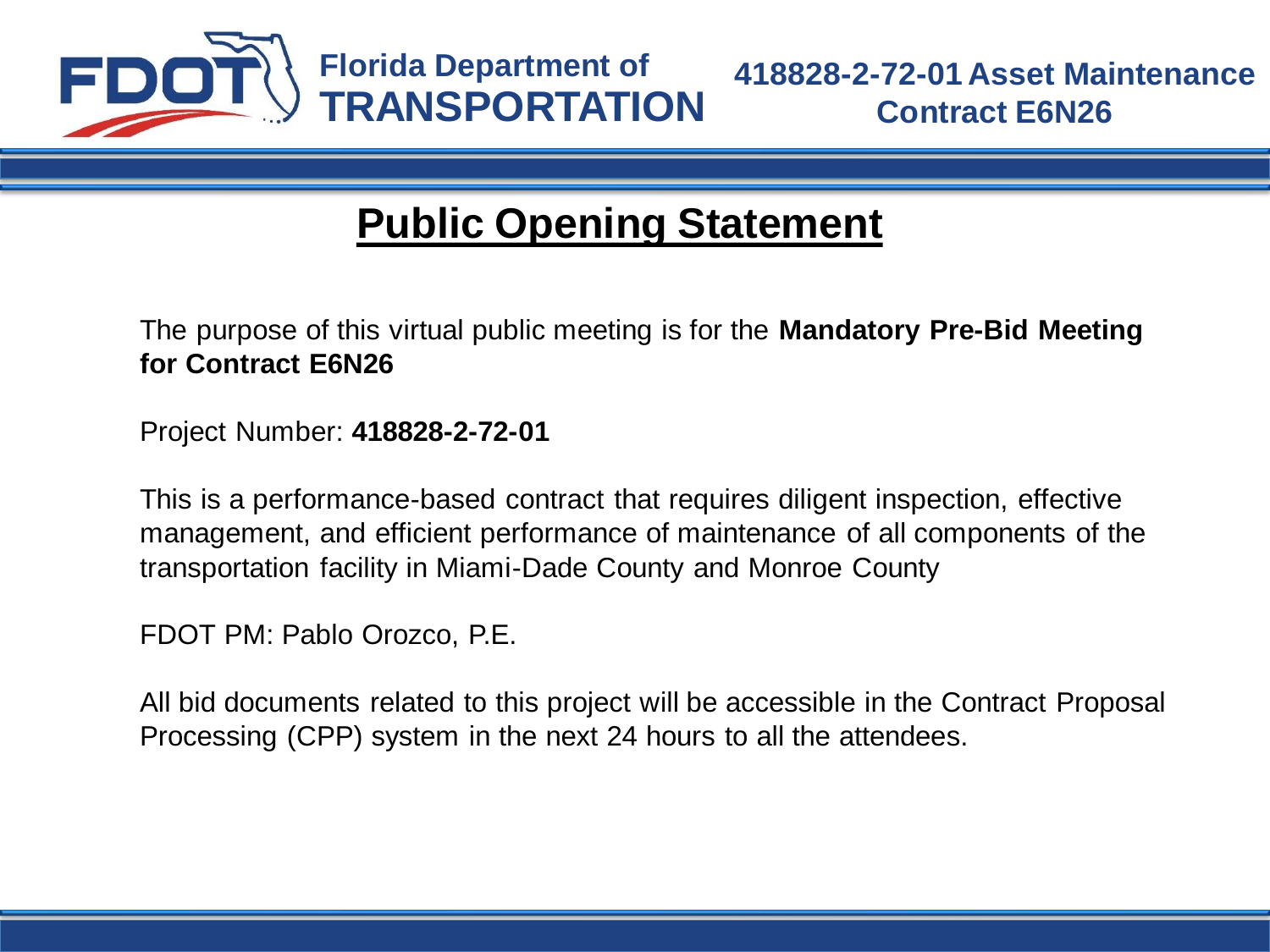

#### **The meeting audience is not allowed to make any technical questions.**

If you have any questions, please take notes while we have this meeting and then submit them thru our **Bid Questions and Answers** system.

Now, and before we start with this meeting, we will allow comments from the public.

**Are there any members of the public who would like to speak or make a comment?**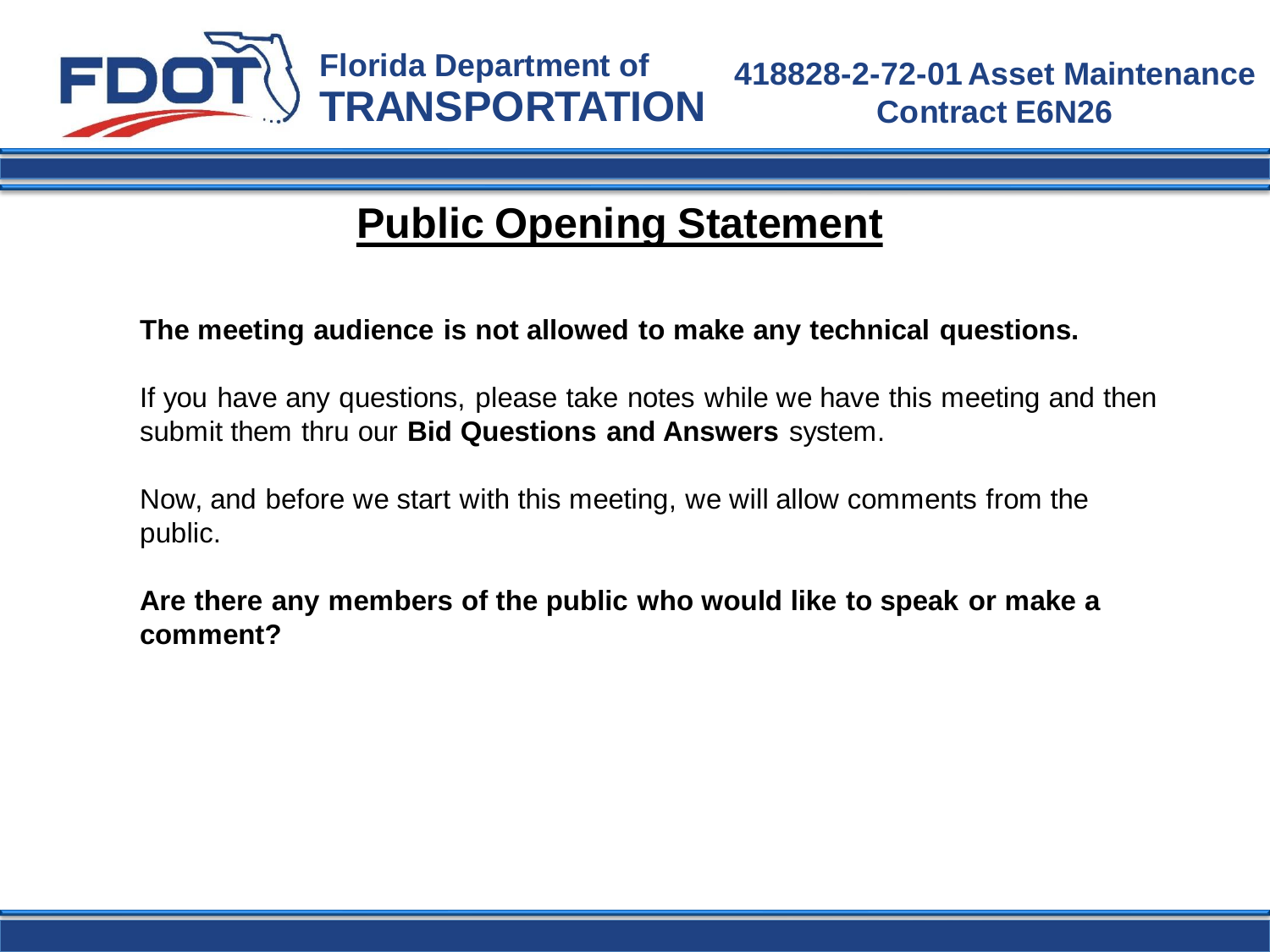

- Renato Marrero, P.E. District Maintenance Engineer
- Pablo Orozco, P.E, District Structure Maintenance Engineer **(TRC)**
- Leonard Salazar, P.E. District Deputy Maintenance Engineer **(TRC)**
- Andres Berisiartu, P.E. South Dade and Monroe Resident Engineer **(TRC)**
- Geidy Coello, P.E. Inspection Section Manager
- Sophie Dimitrova Project Designer Manager
- Elisabet Rivera, P.E. District Asset Maintenance Program Manager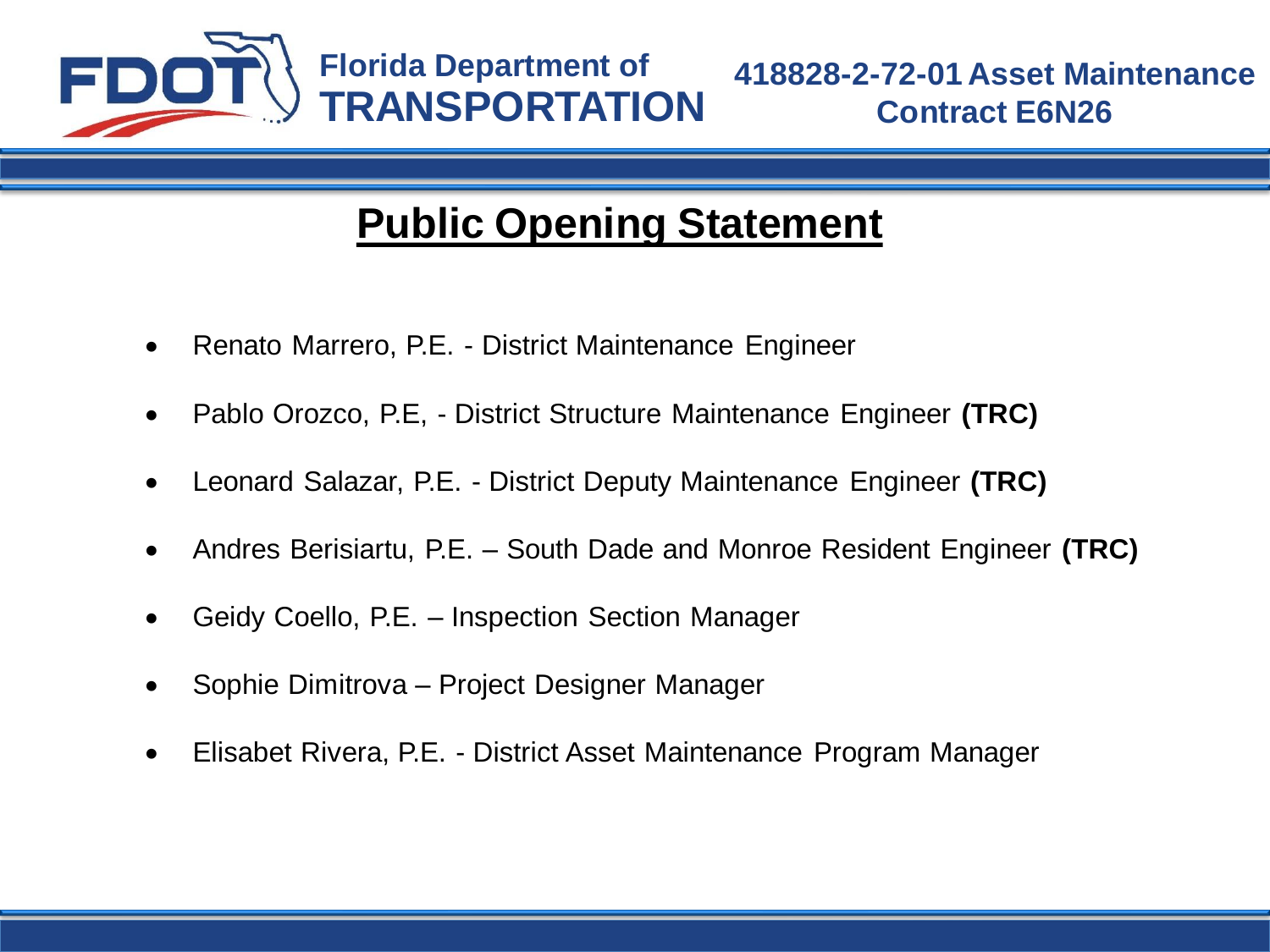

#### **Meeting Attendees**

- Name
- Company Name
- Phone Number

**Speak Clear** and state if you will be the main contact person representing your company.

We recommend you use your computer or electronic device camera when introducing yourself.

Following your introduction, **the main contact person** may type your contact information in the meeting chat.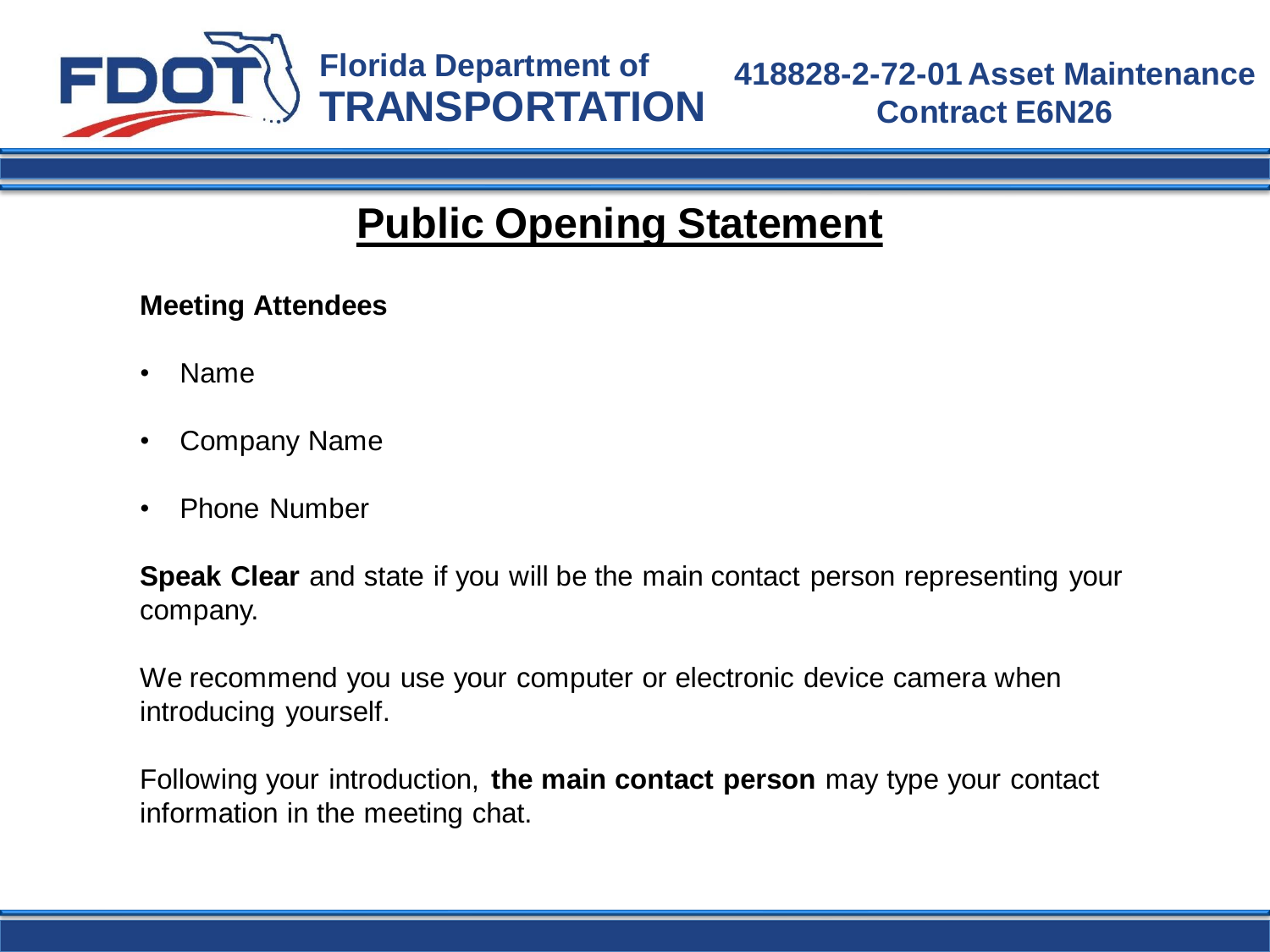

Additional information, **exempt documents**, will be distributed only to the main contact person representing the company and present at this meeting today.

To obtain these exempt documents, you will need to fill up the **Department's form 050-020-26** and email to the Department at

[Daniel.Kong@dot.state.fl.us](mailto:Daniel.Kong@dot.state.fl.us)

After the DSME's review and approval you will receive such documents.

STATE OF FLORIDA DEPARTMENT OF TRANSPORTATION **EXEMPT DOCUMENTS / SECURITY SYSTEM PLAN DISTRIBUTION FORM** 

050-020-26 STATE HIGHWAY ENGINEER  $02/13$ Page 1 of 2

Exempt Documents being requested or received are included in those exempt from public disclosure as provided by Section 119.071(3)(b), Florida Statutes (Attached). Security System Plans being requested are confidential and exempt as provided by Section 119.071(3)(a). Florida Statutes (Attached). The Exempt Documents relate to work being performed for or required by the Florida Department of Transportation, or work related to the Department's structures. The following information is being provided as a record of this request or receipt, and distribution of the Exempt Documents or Security System Plans.

Completion of this form and a signature is required before information will be released (\* Indicates Required to Obtain Security System Plans):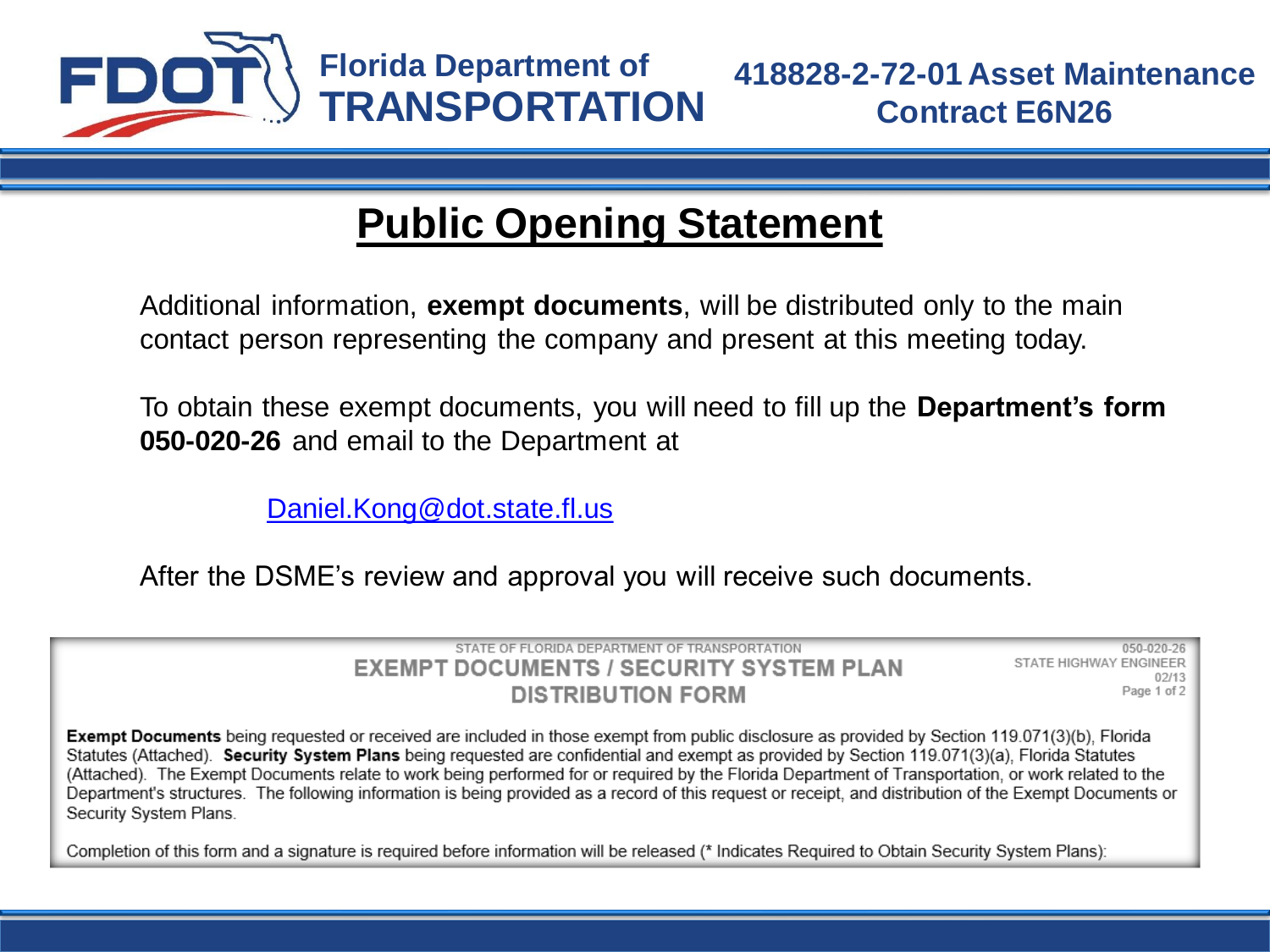

We will proceed now to call each of you to confirm your attendance.

Please respond clearly to confirm your presence.

Thank you for your attendance and to keep doing business with the Department.

Now, let's continue with the meeting.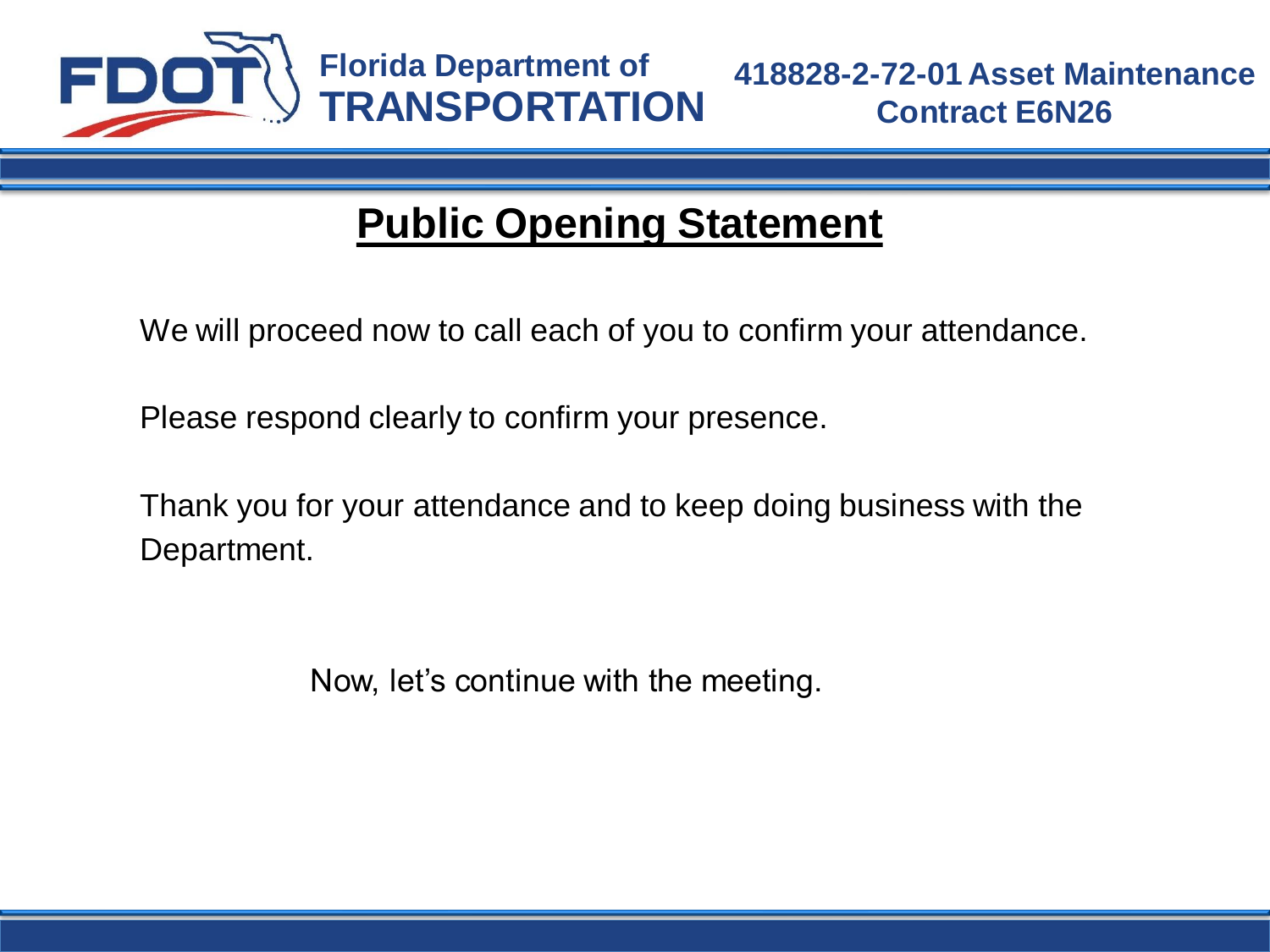

Management of all State Movable Bridges, fender systems, and other assets as specified in the Scope of Services located in Miami Dade County and Monroe County.

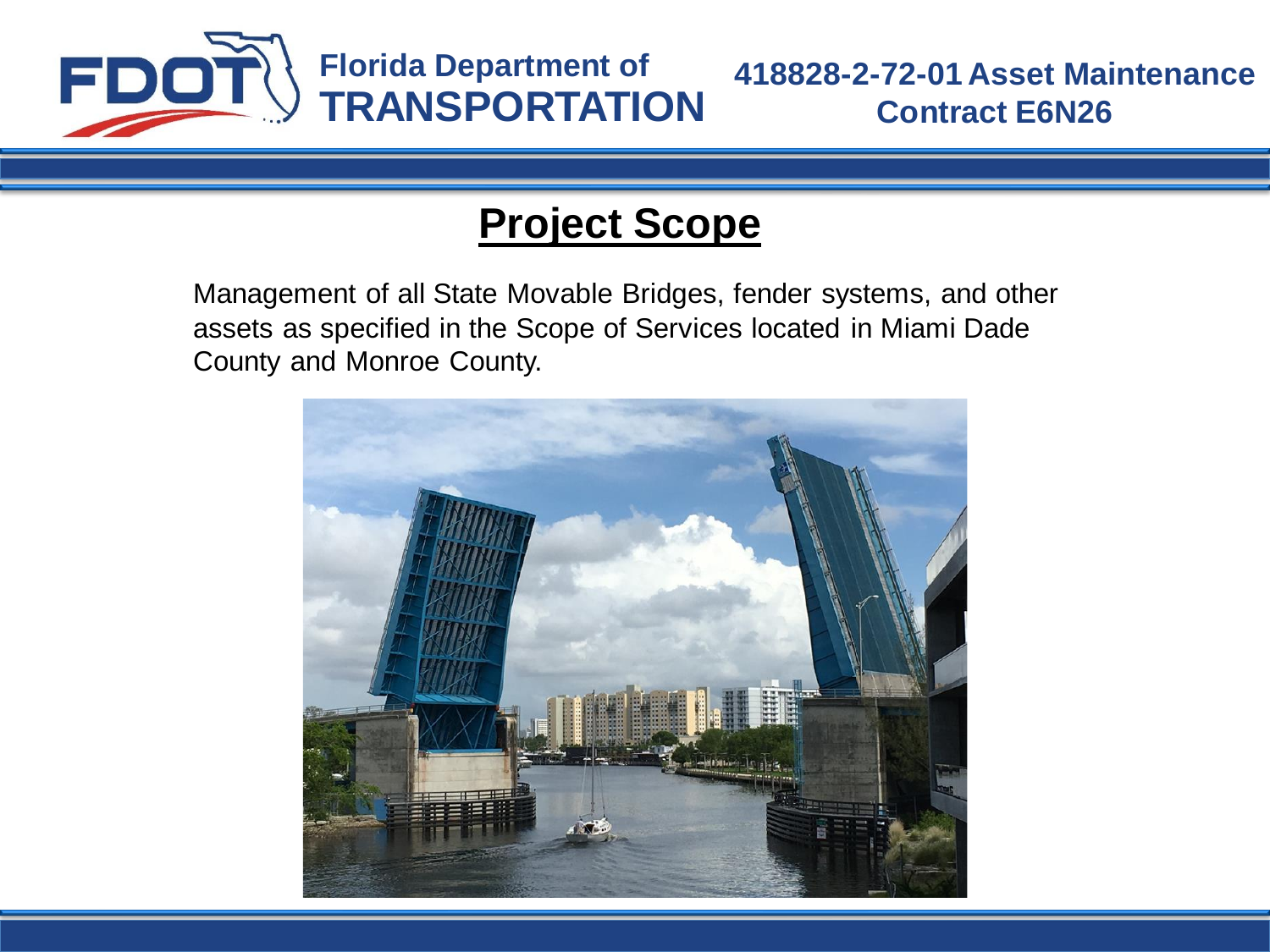

#### **Important Dates**

- Final Deadline for Technical Proposal Questions **July 31, 2020**
- Technical Proposals Due **August 21, 2020**
- Final Deadline for Price Proposal Questions **August 28, 2020**
- Price Proposal Due **September 11, 2020**
- Contract Start Date **February 1, 2021**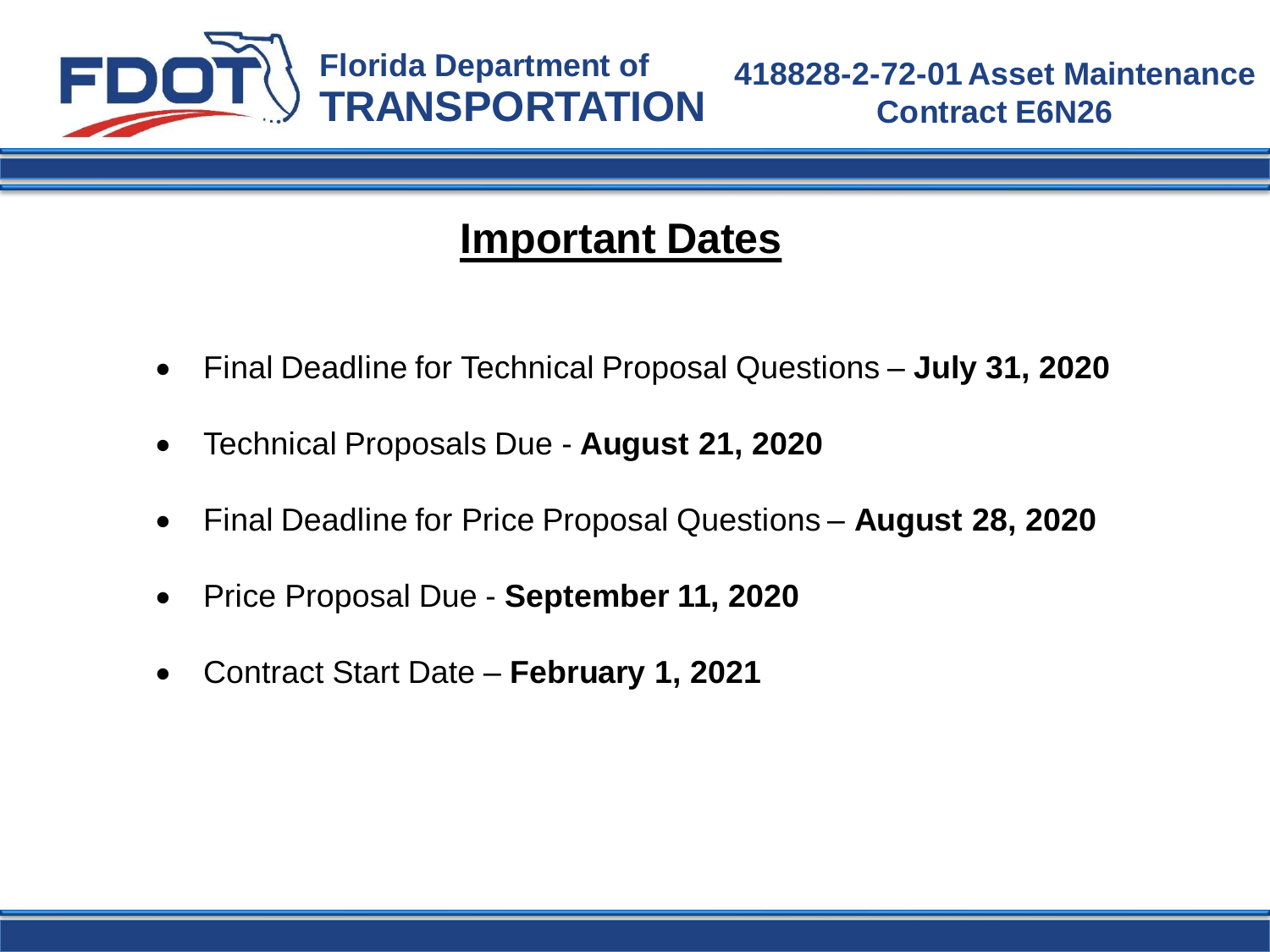

There is a total of 15 movable bridges at 11 locations.

| <b>COUNTY</b> | <b>BRIDGE NUMBER</b> | <b>FACILITY TYPE</b>  | <b>FACILITY CARRIED</b>                             |
|---------------|----------------------|-----------------------|-----------------------------------------------------|
| Miami-Dade    | 870082               | <b>Movable Bridge</b> | WB SR-934 West 79th St. over Intrarcoastal Waterway |
| Miami-Dade    | 870554               | <b>Movable Bridge</b> | EB SR-934 West 79th St. over Intracoastal Waterway  |
| Miami-Dade    | 870085               | <b>Movable Bridge</b> | WB SR-934 East 79th St. over Intracoastal Waterway  |
| Miami-Dade    | 870551               | <b>Movable Bridge</b> | EB SR-934 East 79th St. over Intracoastal Waterway  |
| Miami-Dade    | 870592               | <b>Movable Bridge</b> | SR-826 WB Sunny Isles over Intracoastal Waterway    |
| Miami-Dade    | 870593               | <b>Movable Bridge</b> | SR-826 EB Sunny Isles over Intracoastal Waterway    |
| Miami-Dade    | 870613               | <b>Movable Bridge</b> | SR-907 63rd St. over Indian Creek Waterway          |
| Miami-Dade    | 871183*              | <b>Movable Bridge</b> | SR-968 SW 1st St. over Miami River                  |
| Miami-Dade    | 870661               | <b>Movable Bridge</b> | SR-968 Flagler St. over Miami River                 |
| Miami-Dade    | 870731               | <b>Movable Bridge</b> | NB SR-9 NW 27th Ave. over Miami River               |
| Miami-Dade    | 870763               | <b>Movable Bridge</b> | SB SR-9 NW 27th Ave. over Miami River               |
| Miami-Dade    | 870759               | <b>Movable Bridge</b> | <b>SR-5 Brickell Ave. over Miami River</b>          |
| Miami-Dade    | 870990               | <b>Movable Bridge</b> | SR-7 NW 7th Ave. at NW 5th St. over Miami River     |
| Miami-Dade    | 871005               | <b>Movable Bridge</b> | SR-933 NW 12th Ave. over Miami River                |
| <b>Monroe</b> | 900077               | <b>Movable Bridge</b> | SR-5 (US 1) over Snake Creek Canal                  |

\*Under Construction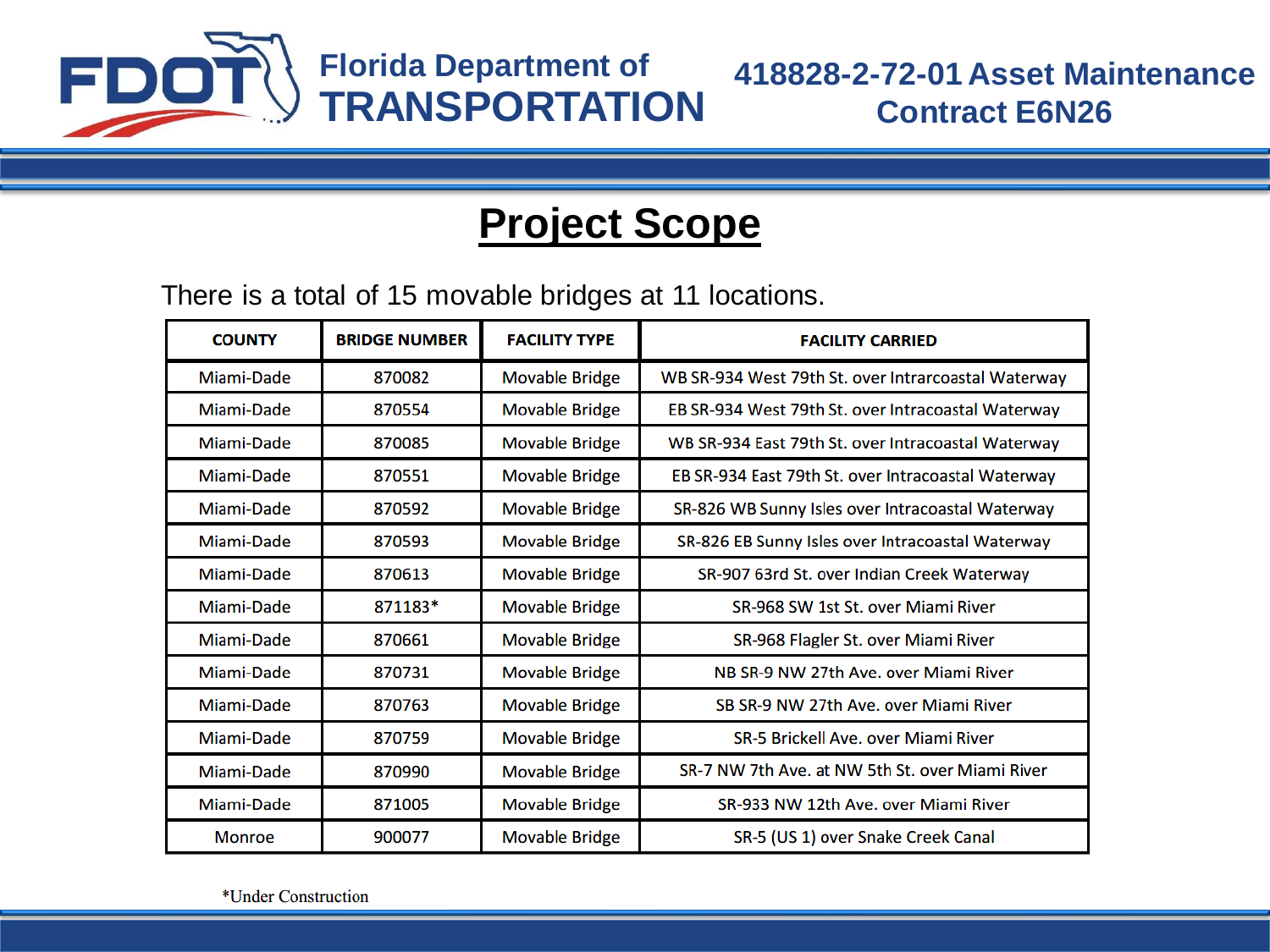

There is a total of 14 fenders systems included in this contract including the 3 locations shown in the table below.

| <b>COUNTY</b> | <b>BRIDGE NUMBER</b> | <b>FACILITY TYPE</b>                            | <b>FACILITY CARRIED</b>                                      |
|---------------|----------------------|-------------------------------------------------|--------------------------------------------------------------|
| Miami-Dade    | 870071               | Fender System and<br><b>Navigational Lights</b> | SR A1A/Baker's Haulover Cut over Haulover Inlet              |
| Miami-Dade    | 870606               | Fender System and<br><b>Navigational Lights</b> | SR-856 WB William Lehman Causeway over Intracoastal Waterway |
| Miami-Dade    | 870607               | Fender System and<br><b>Navigational Lights</b> | SR-856 EB William Lehman Causeway over Intracoastal Waterway |
| Miami-Dade    | 875000               | Fender System and<br><b>Navigational Lights</b> | SR-886 WB Port Boulevard over Intracoastal Waterway          |
| Miami-Dade    | 875001               | Fender System and<br><b>Navigational Lights</b> | SR-886 EB Port Boulevard over Intracoastal Waterway          |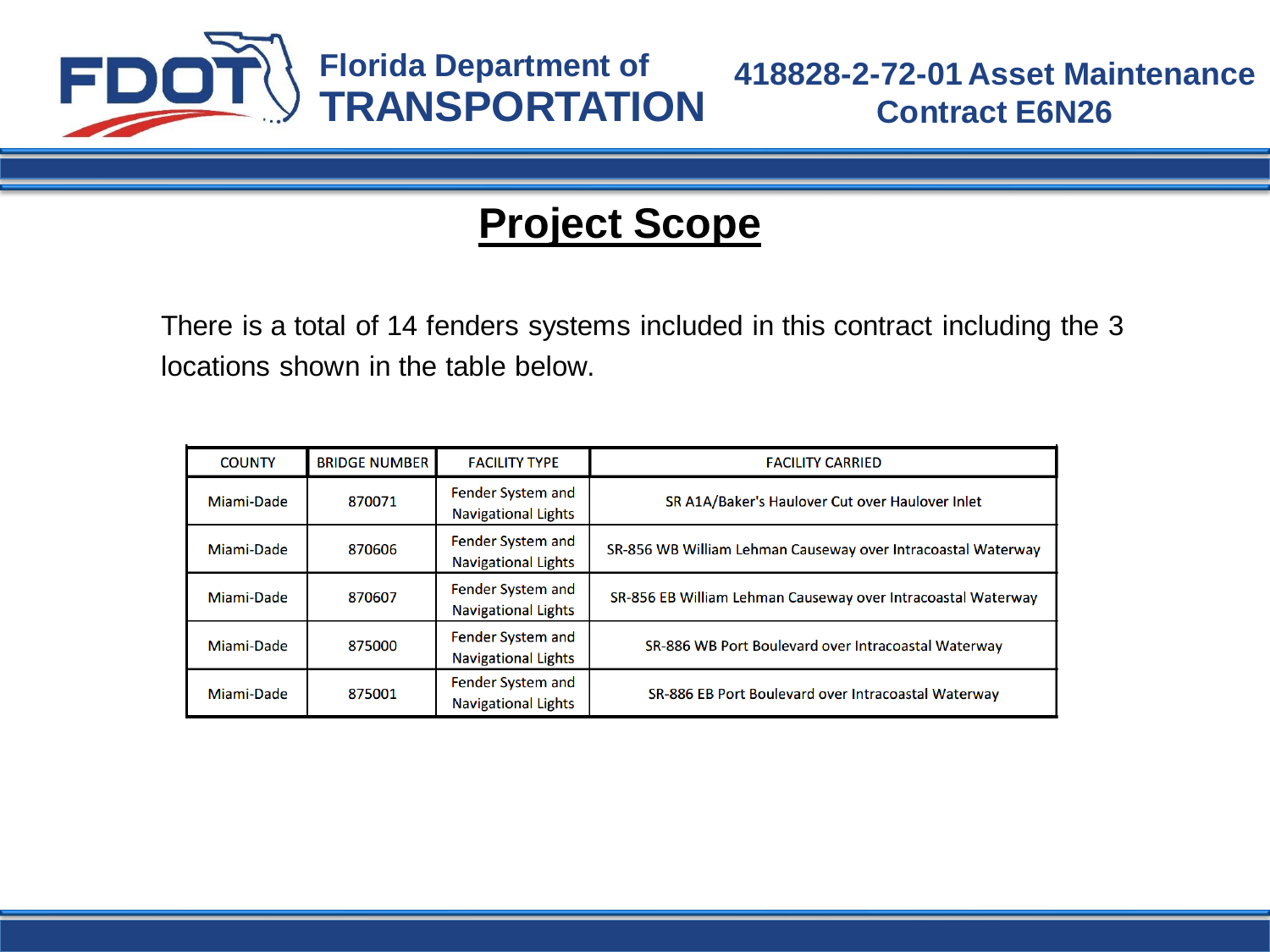

- Contract Length: 7 years
- Renewal: 1 additional term
- Routine/Preventive Maintenance
- Minor Repair
- Periodic Maintenance and Major Repair
- Rehabilitation (**not included**)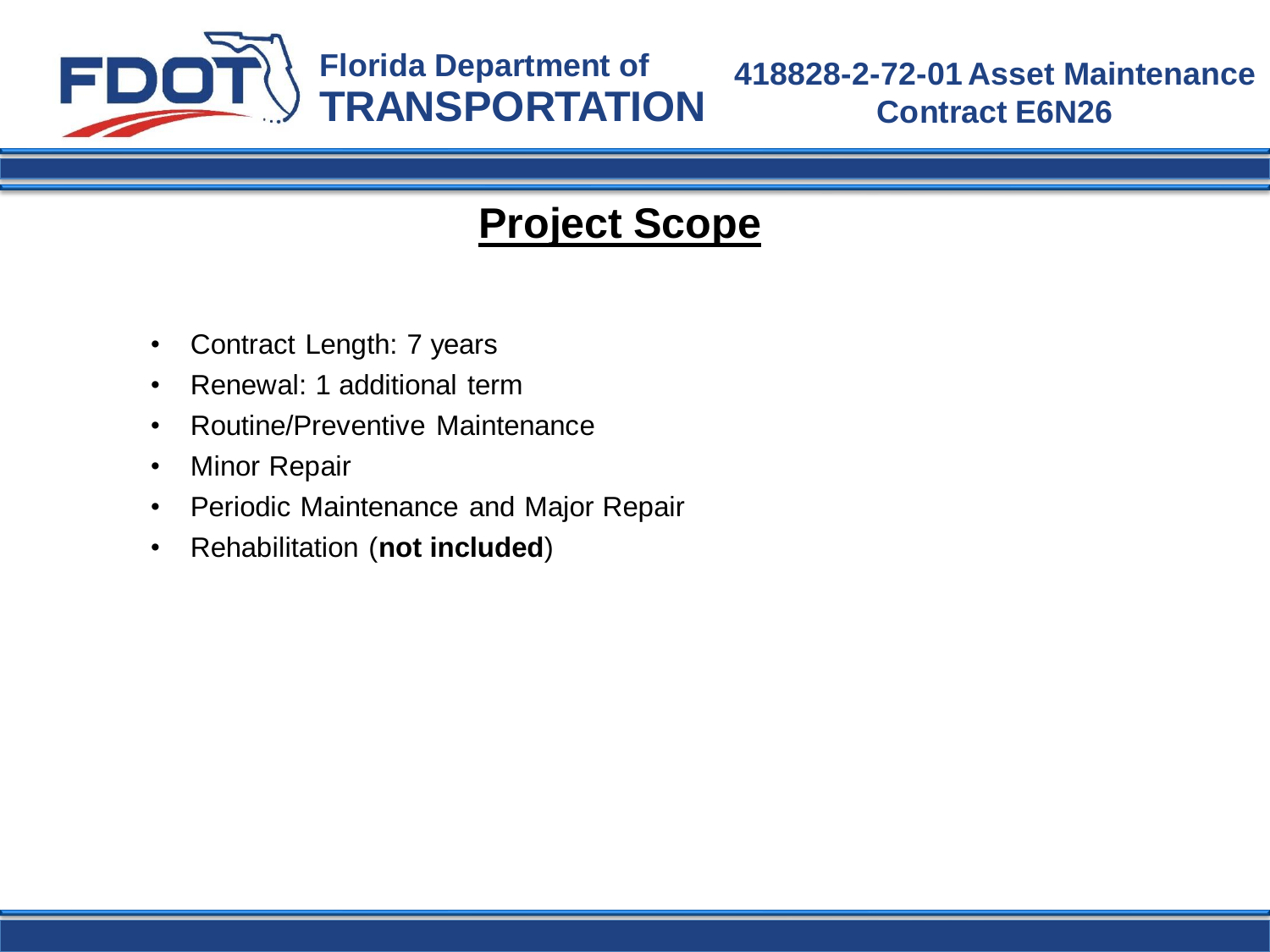

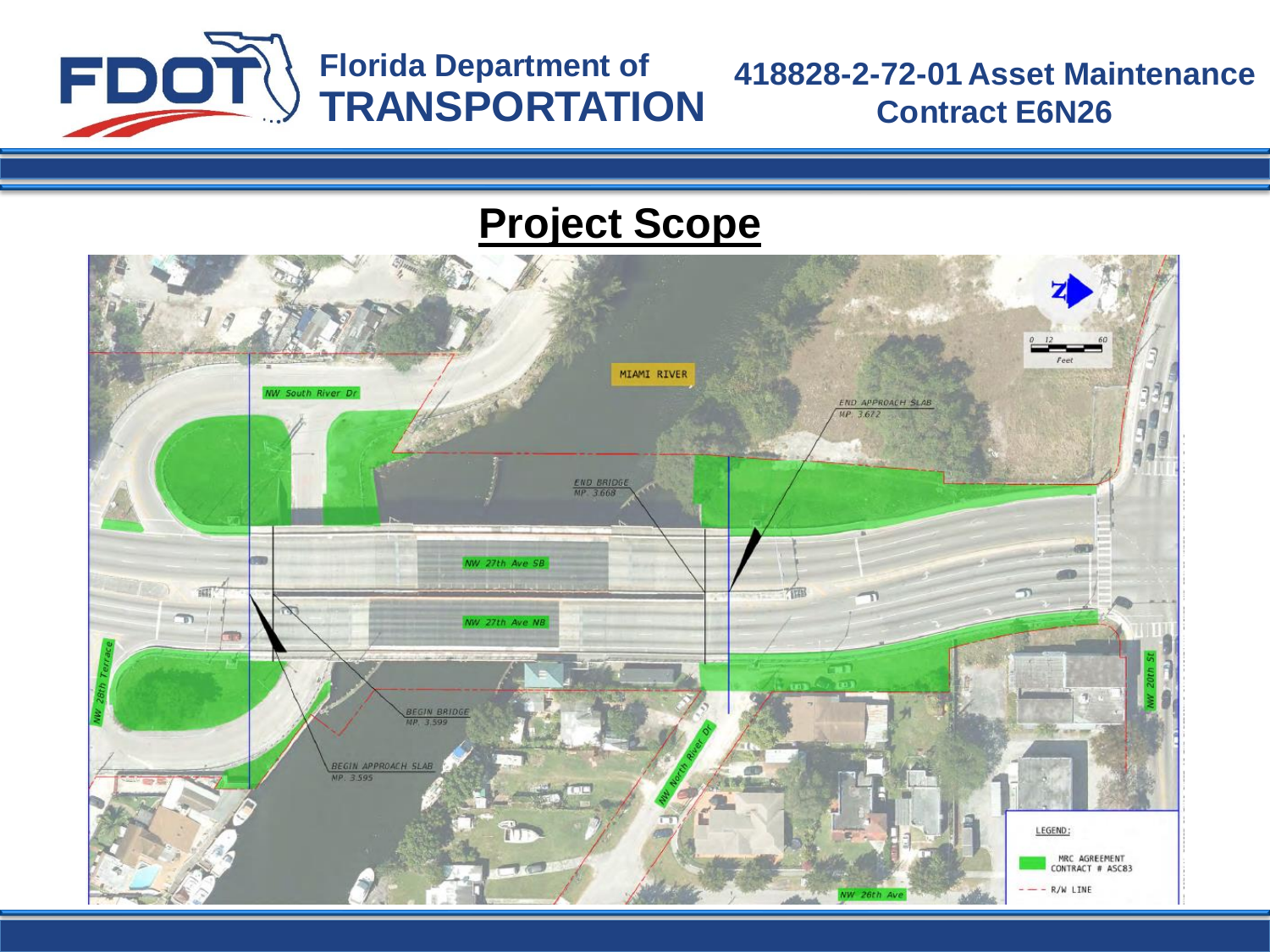

- Participate on project design documents review
- Perform the Maintenance within construction limits that is not included in the construction contract
- Perform construction inspections and walks-throughs
- Participate on FARC meetings
- Assist the Department on Emergencies Preparations and Response
- Contractor shall meet the requirements established on the District 6 Movable Bridge Tending Manual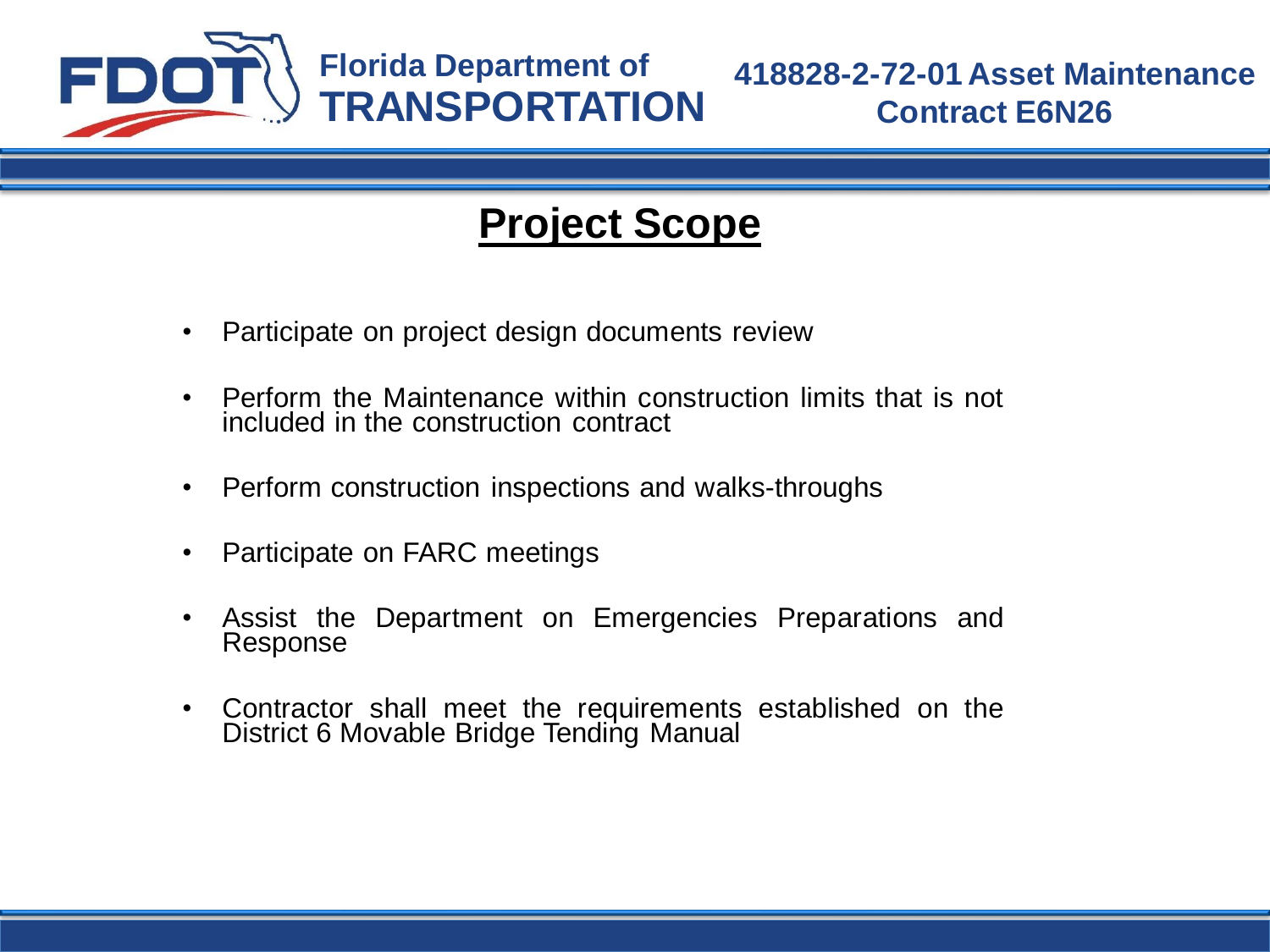

#### **Bridge Flags, Sculptures, Bas-Reliefs, and Accent Lighting**

**Existing**: Brickell Ave Bridge: US and FL Flags, Sculptures, Bas-Reliefs, and Accent Lighting

**Future:** SW 1St Street Bridge: Bridge Deck Marker (1) and State Historical Marker (2)



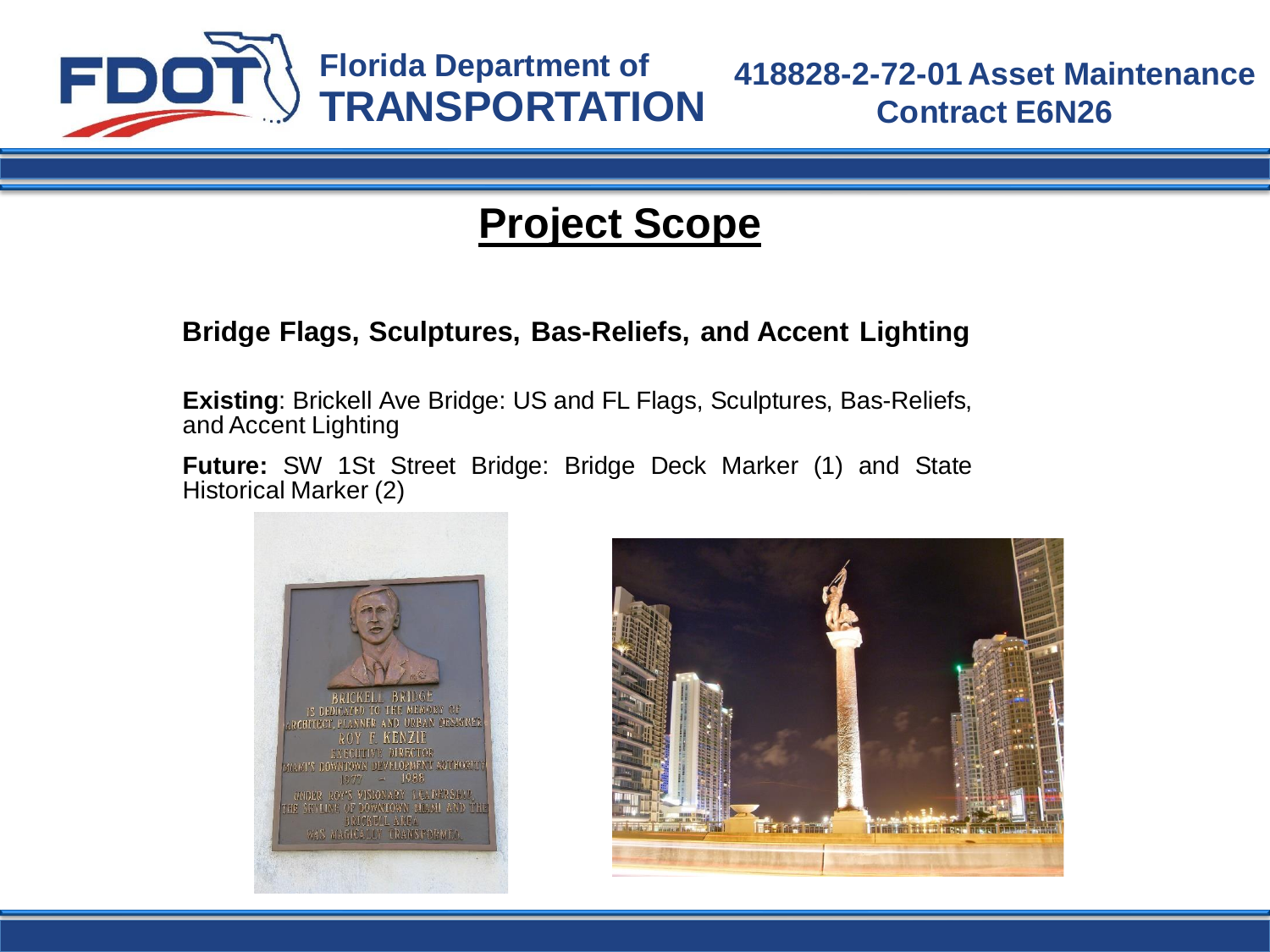

- Forms are to be upgraded to electronic forms. i.e. the Report of Drawbridge Openings will be entered into Excel Spreadsheets
- Upon request, the Department will make available to the Contractor use of the Department's Right of Way under the North Side of the SW 27th Avenue Movable Bridge.
- The Contractor shall provide two (2) Power Generators as backup generators for movable bridge operations, 72 hours prior to the arrival of Tropical Storm Force Winds from severe weather/tropical cyclone.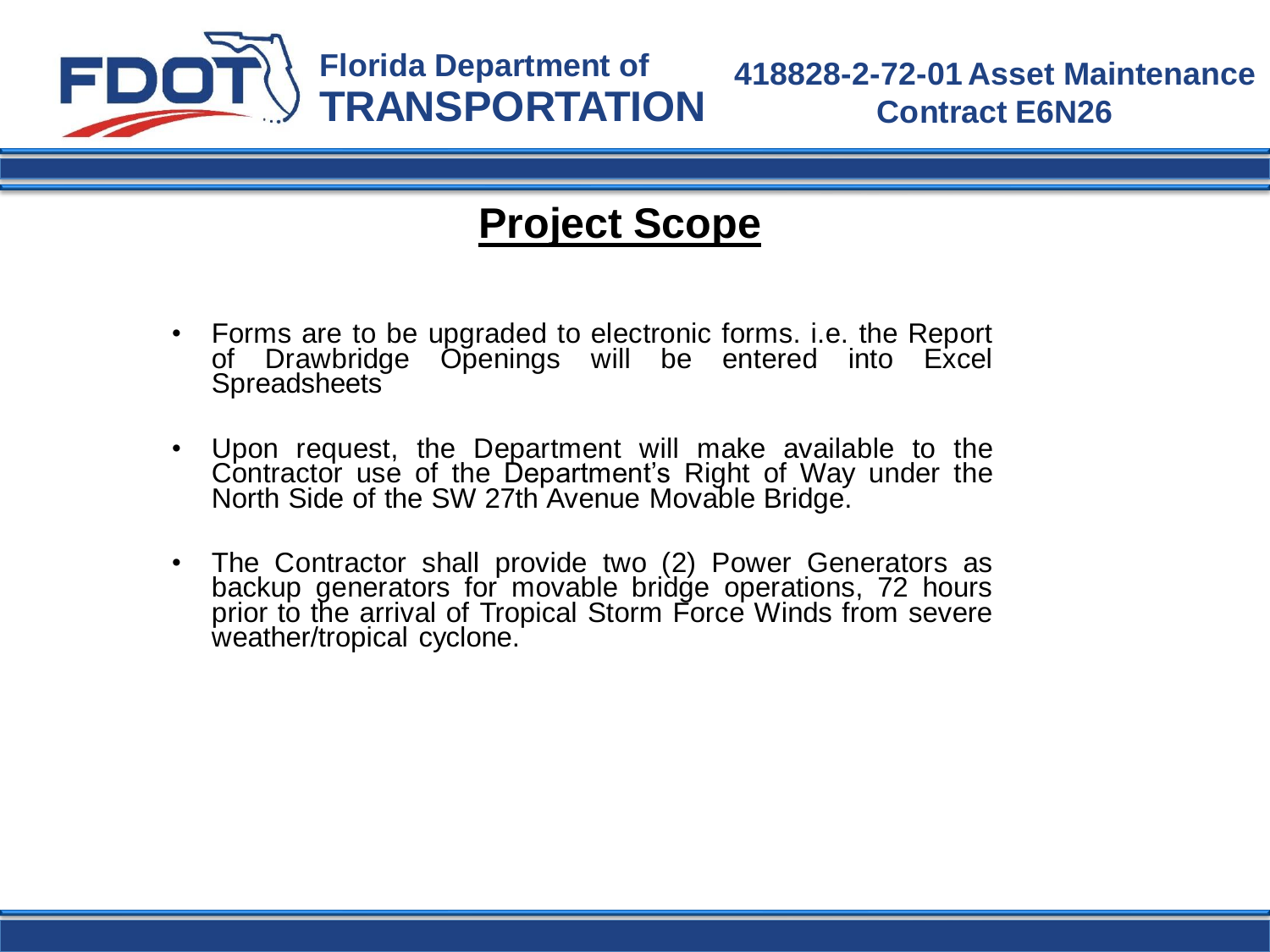

### **Historical Data**

- Scope includes maintenance of all Department assets within the Department's Right of way per the Department's Policies and Procedures.
- **Past, current and future Movable Bridge Projects**
- MMOA, DFA and Lease Agreements
- **Movable Bridges and Fender System Inspection Reports**
- **SW 1 Street Bridge Plans T6433**
- Last 7 Years of Bridge Work Orders
- D6 Movable Bridge Tending Manual
- Previous contract E6D11 procurement records
- ROW Way Maps for areas included under this contract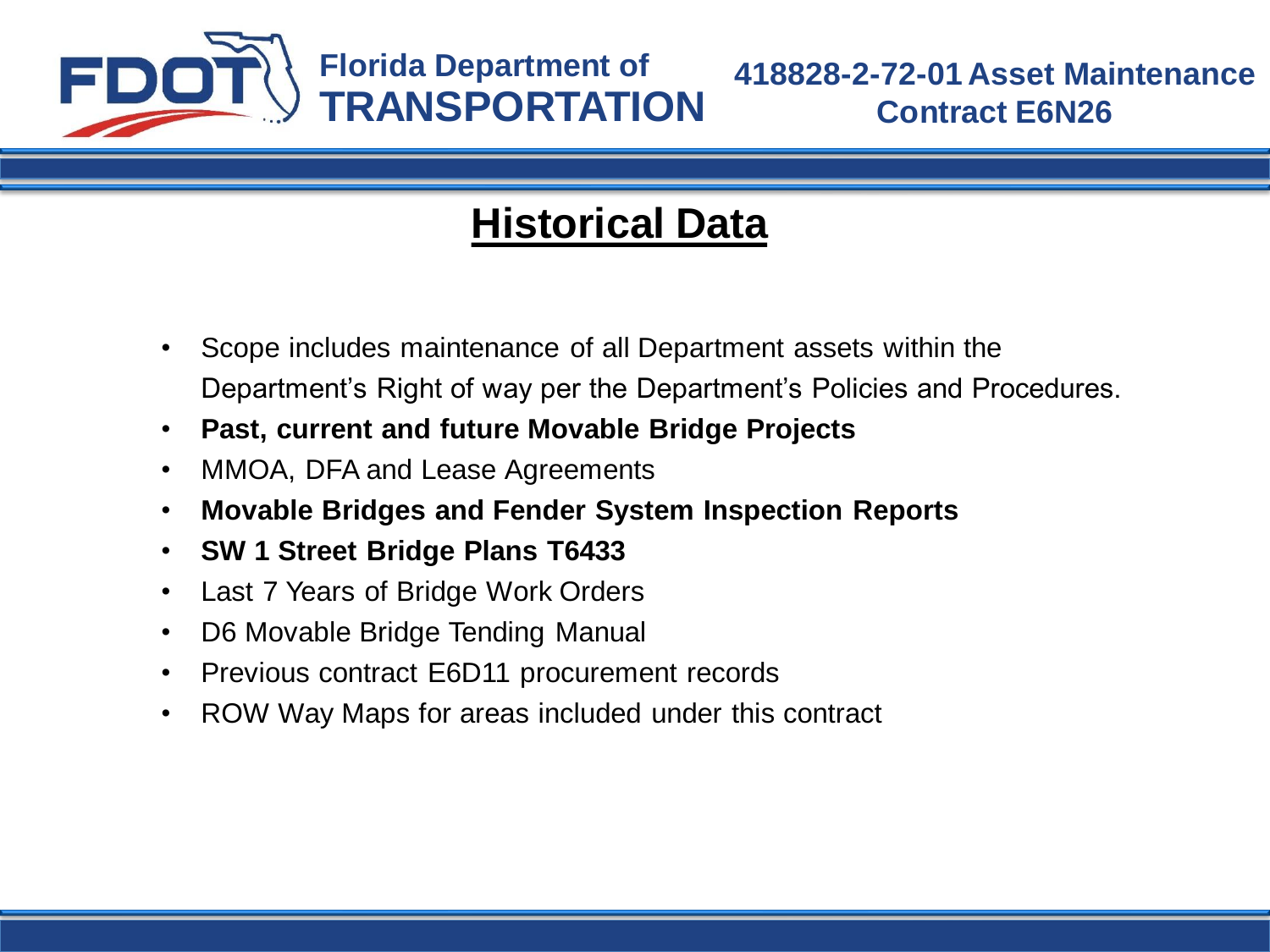

#### **RFP and Criteria for Evaluation**

| Section                                                  |    |  |  |
|----------------------------------------------------------|----|--|--|
| Philosophy and Understanding<br>1.                       | 5  |  |  |
| 2.<br>Work-Needs Analysis                                |    |  |  |
| <b>Customer Service</b><br>3.                            |    |  |  |
| Incident/Emergency Response/Management<br>4.             |    |  |  |
| <b>Added Value</b><br>5.                                 | 7  |  |  |
| <b>Experience and Performance</b><br>6.                  |    |  |  |
| District-Selected Topics<br><b>Max Sub Points</b><br>7.  |    |  |  |
| Quality Management Plan<br>10<br>a.                      |    |  |  |
| Scenarios & Situations<br>b.<br>15                       |    |  |  |
| Movable Bridge Management<br>10<br>c.                    |    |  |  |
| 5<br>d.<br>Begin & End Contract Transition               |    |  |  |
| Bridge Tending Management<br>10<br>e.                    |    |  |  |
| District-Selected Topics Total Max Points (add a thru e) | 50 |  |  |
| 8.<br>Proposer-Selected Topics                           |    |  |  |
| TOTAL                                                    |    |  |  |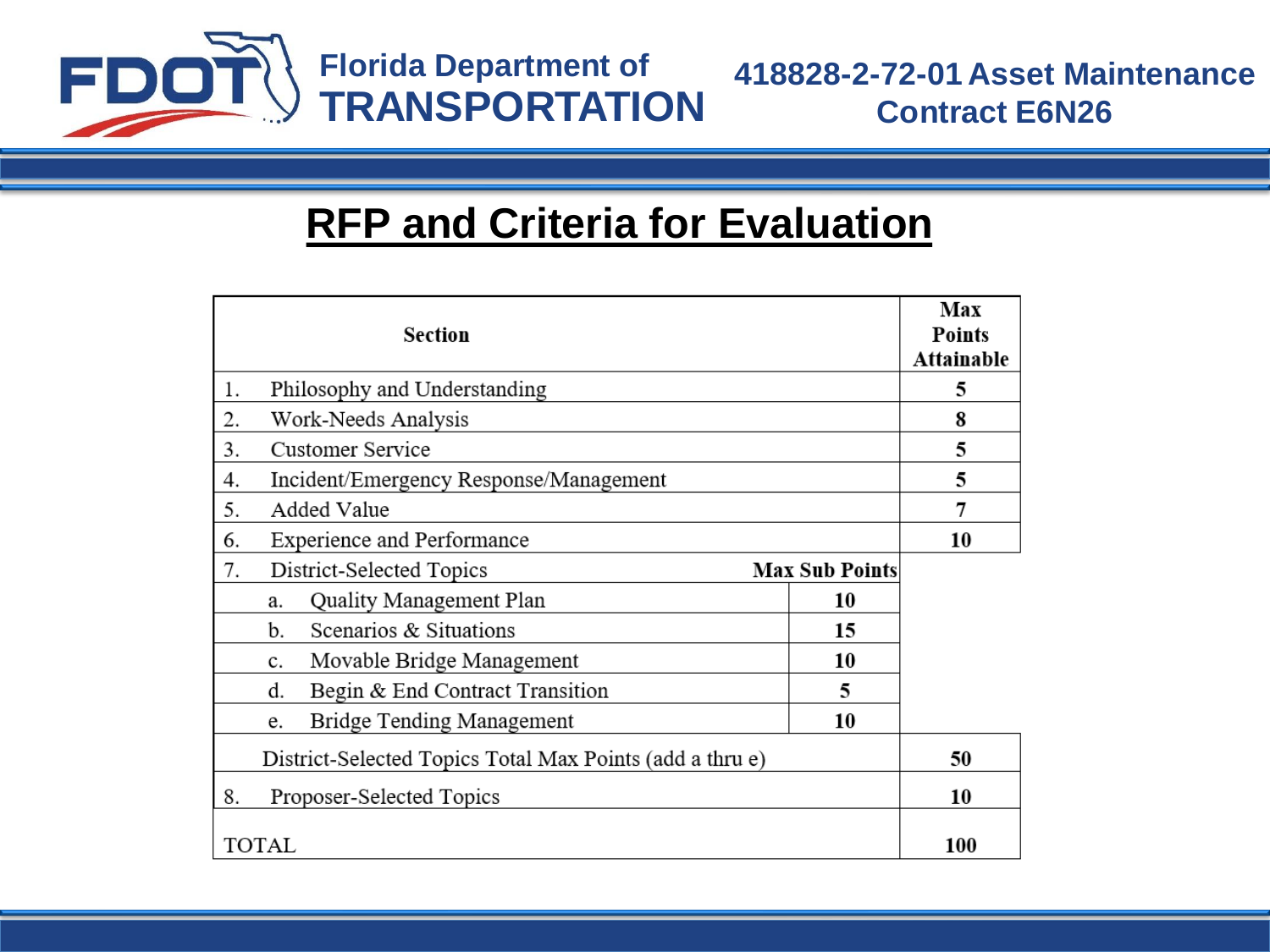

### **RFP and Criteria for Evaluation**

#### **Scoring**

- Proposal Score = Technical Score + Price Score
- Technical Score = Average Technical Score x 70%
- Price Score = 100 x (Lowest Bid / Proposer's Bid) x 30%

#### **Expectations**

• Promises to get evaluated with points avoid the word "May" May = zero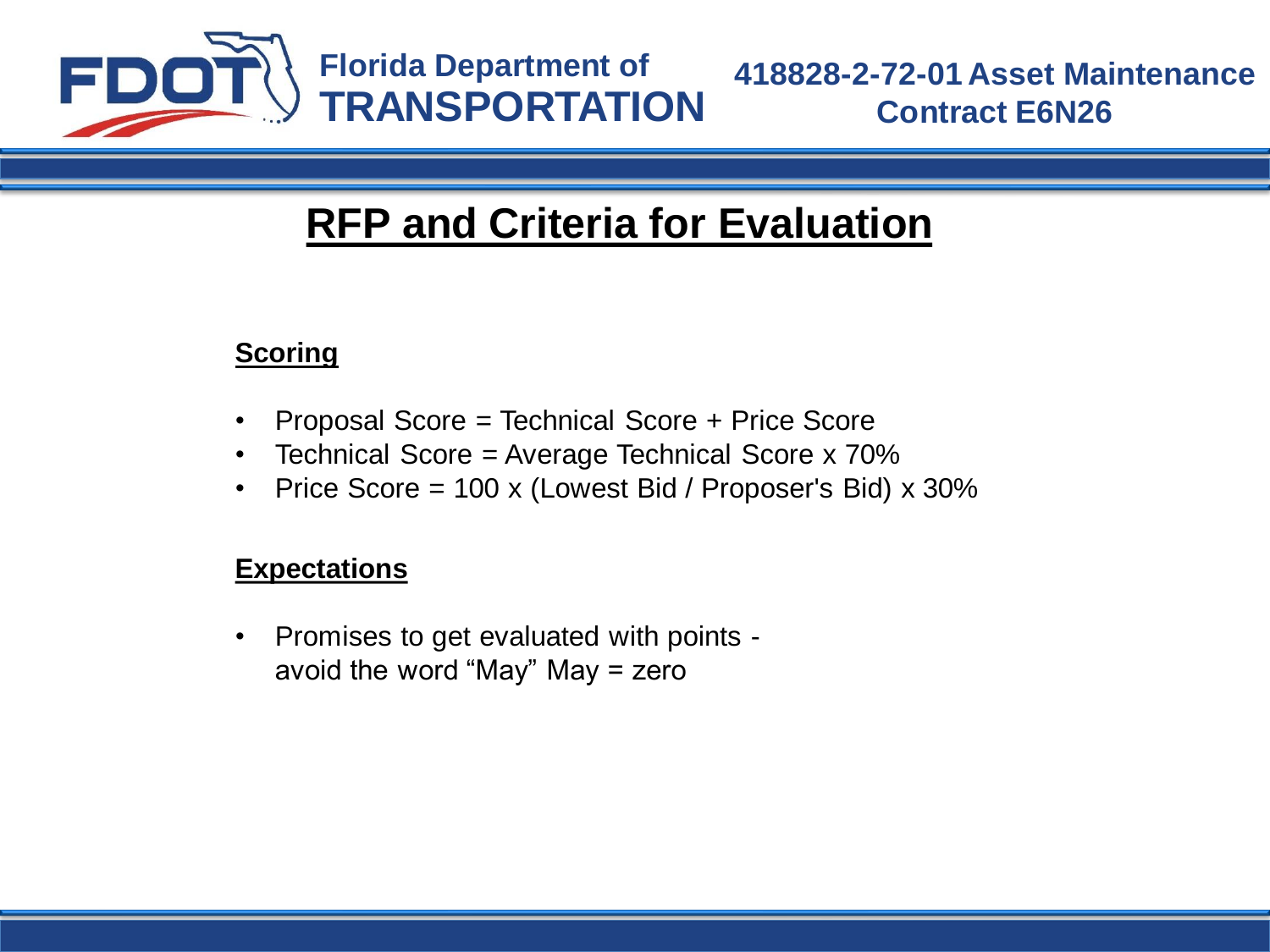



Administrative Questions Only